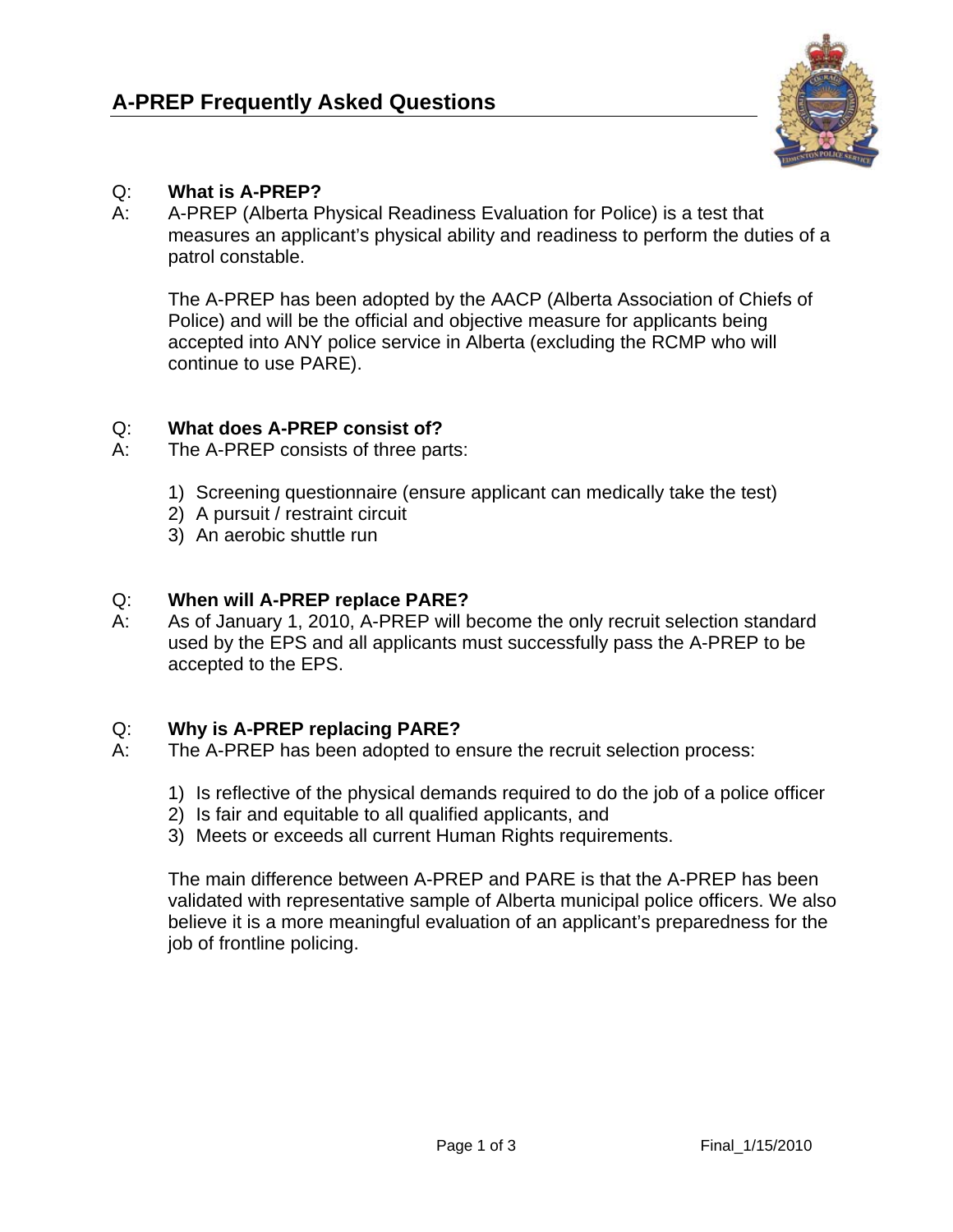# Q: **Where does A-PREP come from?**

A: A-PREP was originally developed by Ontario Justice for Ontario Police Officers and has been validated with a representative sample in Alberta.



Extensive research was conducted by fitness, policing and legal experts to establish an unbiased and valid test of an applicant's physical ability to perform the job of a police constable. The Ontario PREP test was identified and customized to reflect the tasks required of Alberta police officers. The research included a comprehensive job analysis to identify the physical tasks required of a police constable to ensure personal and public safety; a comparison of the simulation tasks in A-PREP with actual policing tasks; and, the establishment of performance standards. All of the research concluded that A-PREP is a Bonafide Occupational Requirement of a police constable.

### Q: **How long is an A-PREP score valid for?**

A: A-PREP test results are valid for six (6) months.

### Q: **If I fail the A-PREP can I redo the test?**

A: Yes. Applicants can register to re-do the A-PREP immediately. If an applicant fails on the second test there is a two (2) month waiting period before the A-PREP can be attempted again and a two (2) month waiting period for each successive fail.

## Q: **Is A-PREP easier/more difficult that PARE?**

A: There are both similarities and differences with the A-PREP and PARE but ultimately it will depend on the physical abilities of the applicant.

The A-PREP has been adopted as the Alberta provincial recruit selection standard based on research demonstrating that it accurately predicts an applicant's physical readiness to perform the job of police constable.

#### Q: **Will applicants be able to practice the A-PREP before attempting the test?**

- A: Yes. Throughout the year the EPS will provide orientation sessions for potential applicants.
- Q: **What happens if I applied when PARE was the standard and during my application process the A-PREP came into effect?**
- A: PARE is being replaced with A-PREP on January 1, 2010. After January 1, 2010 all applicants (new and current) must successfully complete the A-PREP to continue in the application process. You must pass the A-PREP if you are hired in 2010.